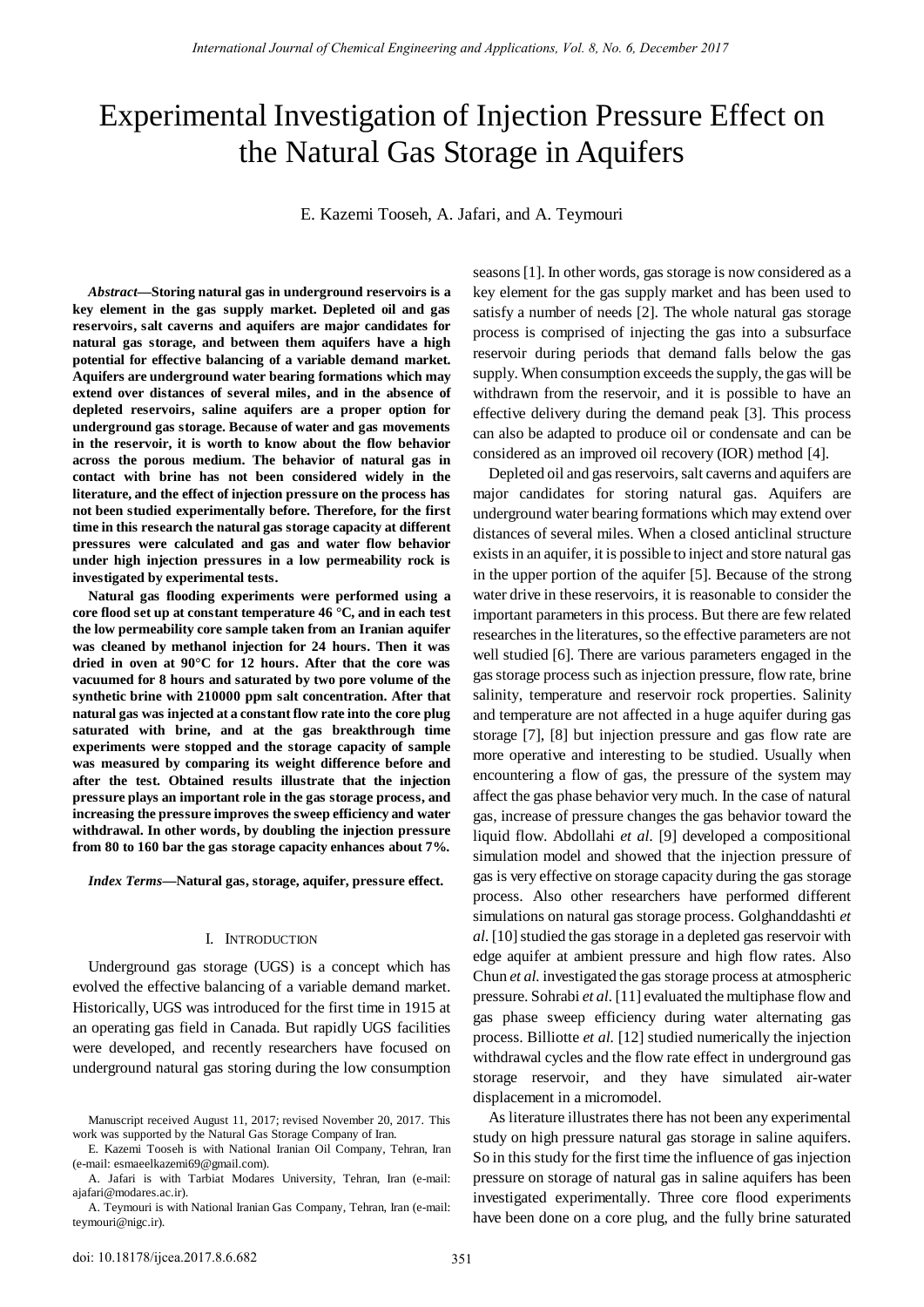sample is turned to a gas storage reservoir and the storage capacity of rock is calculated in each experiment.

## II. EXPERIMENTAL PROCEDURE

One core sample with length and diameter 3 and 1.5 inches, respectively was taken from an Iranian aquifer reservoir candidate for natural gas storage. The porosity and permeability of the core sequentially are 8.32% and 0.09 md. Table I specifies the core plug characteristics used in this research.

| TABLE I: SPECIFICATION OF ROCK CORE USED IN THIS STUDY |                             |                  |                    |  |
|--------------------------------------------------------|-----------------------------|------------------|--------------------|--|
| Porosity<br>(% )                                       | Air<br>Permeability<br>(md) | Length<br>(inch) | Diameter<br>(inch) |  |
| 832                                                    | 0.09                        |                  | 1.5                |  |

Injected gas is the domestic gas which mainly consists of methane, and its combination is analyzed by the gas chromatography analysis. In order to measure non hydrocarbon gases along with hydrocarbon gases, TCD detector is deployed, and the gas chromatography analysis is done using TGF gas chromatograph model no.2550TG. Result of gas chromatography analysis is shown in Fig. 1. The injected gas consists of 98.98% methane and  $1.02\%$  CO<sub>2</sub>. The analysis is repeated twice in order to be sure that measurements are accurate. As it is shown in Fig. 1, there are two groups of peaks, the first two peaks refer to methane and the last one belongs to carbon dioxide. It should be noted that the first two peaks are adjacent because of high concentration of methane in the injected gas.





In order to ensure that the feed gas composition is the same as studying reservoir condition (domestic gas), natural gas was provided from the domestic gas line in laboratory. Also in order to fill the gas transfer vessel, natural gas was passed and pressurized through compressor and gas booster. The pressure of domestic gas line is about 1 bar, so in order to fill the feed vessel a multi cycle injection method was designed. At first, gas was passed through a compressor and pressurized up to 3 bar, and then it was passed through the booster to get a pressure equal to 30 bar. The pressurized gas was stored in a transfer vessel and it was displaced to another one after injecting water to the bottom part by pump. The cycle was repeated for three times to get a fully charged transfer vessel by high pressure natural gas. Fig. 2 shows the gas charging setup.



Fig. 2. Schematic of the designed setup for providing natural gas from the domestic gas line (1. Air Compressor, 2. Nitrogen Cylinder, 3. Gas Booster, 4. Transfer Vessel, 5. Pump).

Gas production rate was measured by using a simple water displacement setup. The setup consists of a cylinder with length equal to 1 meter and diameter equal to 9 cm. First it was vacuumed and filled with water. When gas entered the cylinder, water was displaced and the produced gas volume was measured by recording the water level change. Also production rate was measured by dividing the produced volume to water displacing time.



Fig. 3. Gas storage setup used in this study.

The main experimental setup mainly consists of a high pressure positive displacement pump, gas and water transfer vessels, core holder, hydraulic over burden pressure pump, heater, mixing valve, pressure transducers, back pressure regulator and separator. Fig. 3 shows the experimental setup used in this research. In each experiment the core sample was cleaned by injecting two pore volume of methanol, and then it was dried in oven at  $90^{\circ}$ C for 12 hours. After that the sample was vacuumed for 8 hours (because of its low permeability) and saturated by two pore volumes of the synthetic brine with density equal to 1.095 gr/cc and compositions illustrated in Table II.

The saturated core plug weight was measured, then it was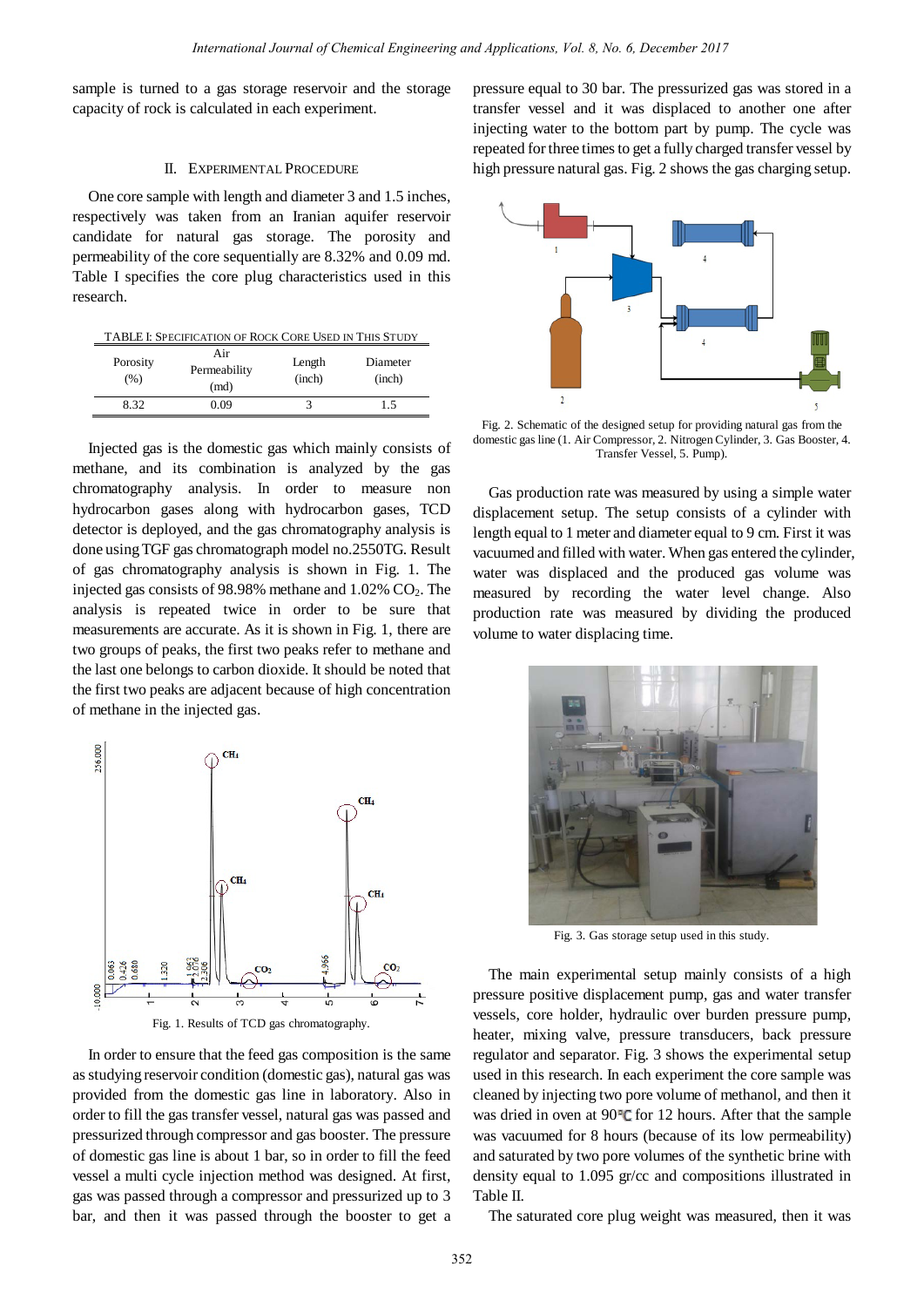wrapped in aluminum foil in order to inhibit the gas flow out of the core sample and the synthetic brine was injected at the constant rate 0.05 cc/min in order to increase the pressure to the test value. Finally natural gas was injected in a typical flow rate condition and gas-water displacement under high pressure equilibrium occurred. The temperature of the system was set to 46 °C, which is the same as the studying reservoir condition. After injecting two pore volumes of gas and no water production, the sample was held under the constant pressure for 24 hours. Meanwhile gas production rate was measured, and the calculated rates were transformed to experiment pressure by using the ideal gas law (Eq. (1)). In addition, the gas effective permeability was calculated for each experiment using Darcy law (Eq. (2)).

TABLE II: BRINE COMPOSITION USED HERE

| Ion Name               | $Na+$ | $Ca^{2+}$ | $K^+$ | $Mg^{2+}$ | $CI^{\dagger}$ | SO <sub>4</sub> <sup>2</sup> |
|------------------------|-------|-----------|-------|-----------|----------------|------------------------------|
| Concentration<br>(ppm) | 30820 | 45740     | 640   | 1580      | 130820         | 400                          |

At the end, core rock weight was measured and storage capacity was calculated by the mean of weight difference before and after the test using equations (3) and (4). It should be mentioned that for having an accurate estimation of stored gas volume, weight measurement suggests the best case. As noted by many authors [13]-[15], natural gas solubility is very little in water even at high pressure, so trapping in aqueous phase is out of concern in this topic and the only way for gas storage is water removal.

$$
PV = ZnRT \tag{1}
$$

where  $Q$  is flow rate in cc/s,  $K$  is permeability in darcy,  $A$  is cross section in cm<sup>2</sup>,  $\mu$  is viscosity, *dP* is pressure difference and *L* is the length.

$$
Q = \frac{KA}{\mu} \frac{dP}{L} \tag{2}
$$

where  $Q$  is flow rate in cc/s,  $K$  is permeability in darcy,  $A$  is cross section in cm<sup>2</sup>,  $\mu$  is viscosity, *dP* is pressure difference and *L* is the length.

$$
V_b = \frac{m_b}{\rho_b} \tag{3}
$$

$$
m_b = m_1 - m_2 \tag{4}
$$

In these equations,  $V_b$ ,  $m_b$  and  $\rho_b$  are volume, mass and density of produced brine,  $m_1$  and  $m_2$  stands for saturated core weight and core weight after the gas injection. Using these two equations yield volume of produced brine in the experiment. Then the stored gas volume will be the same as produced brine volume.

### III. RESULTS AND DISCUSSION

At first two experiments were done in order to investigate

the retention time effect on the gas storage. For the first experiment core sample was held under experimental condition for 5 days and in the second experiment retention time duration was set to 1 day. After measuring the storage gas volume no significant difference was observed. So 1 day retention time was selected for remaining experiments, and all measurements were done based on 1 day retention time. Table III shows the results of two experiments, and as the table illustrates the storage volume difference between two tests is about 1% which is negligible.

TABLE III: RETENTION TIME EFFECT ON GAS STORAGE CAPACITY

| Retention<br>Time | <b>Flow Rate</b><br>(cc/min) | Pressure<br>(bar) | Storage<br>Volume<br>(cc) | Storage<br>(%) |
|-------------------|------------------------------|-------------------|---------------------------|----------------|
| 5 days            | 0.05                         | 160               | 0.987                     | 13.67          |
| 1 day             | 0.05                         | 160               | 0.913                     | 12.64          |

The effect of injection pressure on natural gas storage was investigated by injecting the gas at three typical pressures. It is worthy to note that due to low permeability of the core sample, the injection flow rate is very low, and it was set to  $0.05$  cc/min. Much care should be taken into account when the injection flow rate is constant. Injection gas flow rate could affect gas flow and gas storage volume. At high flow rates there is less time to fully observe the effectiveness of gas pressure on brine displacement. So choosing a suitable flow rate is very important for investigating the injection pressure effect. Rock permeability is one of the main factors for selecting the injection rate. Here the injection rate 0.05 cc/min has been chosen in order to have a continuous flow while considering the gas behavior under high pressure in the porous medium.

Three constant flow rate experiments were done at 46 °C, and they were performed at the injection pressures 80, 120 and 160 bar. Core weight measurements presented that there is more weight loss at higher pressures. In addition, as it can be seen in Table IV, higher injection pressure leads to higher gas production rate. On the other hand gas viscosity increases by increasing the injection pressure.

TABLE IV: GAS PRODUCTION RATE AND EFFECTIVE PERMEABILITY

| <b>MEASUREMENT</b> |       |        |        |        |
|--------------------|-------|--------|--------|--------|
| P                  | dp    | $\mu$  | Q      | K      |
| (bar)              | (atm) | (cp)   | (cc/s) | (md)   |
| 80                 | 0.435 | 0.0135 | 0.0117 | 0.0121 |
| 120                | 0.694 | 0.015  | 0.0143 | 0.0103 |
| 160                | 1.12  | 0.0168 | 0.0218 | 0.0109 |

Comparison of obtained results illustrated in Table IV and Table V confirms that more effective permeability would not certainly yield more storage percentage. Because there are various factors controlling the permeability such as gas phase and flow behavior. It can be observed that effective permeability at 80 bars is more than others, but the storage percentage is lower in this experiment.

Natural gas which mainly consists of methane shows a gaseous phase behavior even at high pressures. As the injection pressure enhances, density and viscosity of the gas